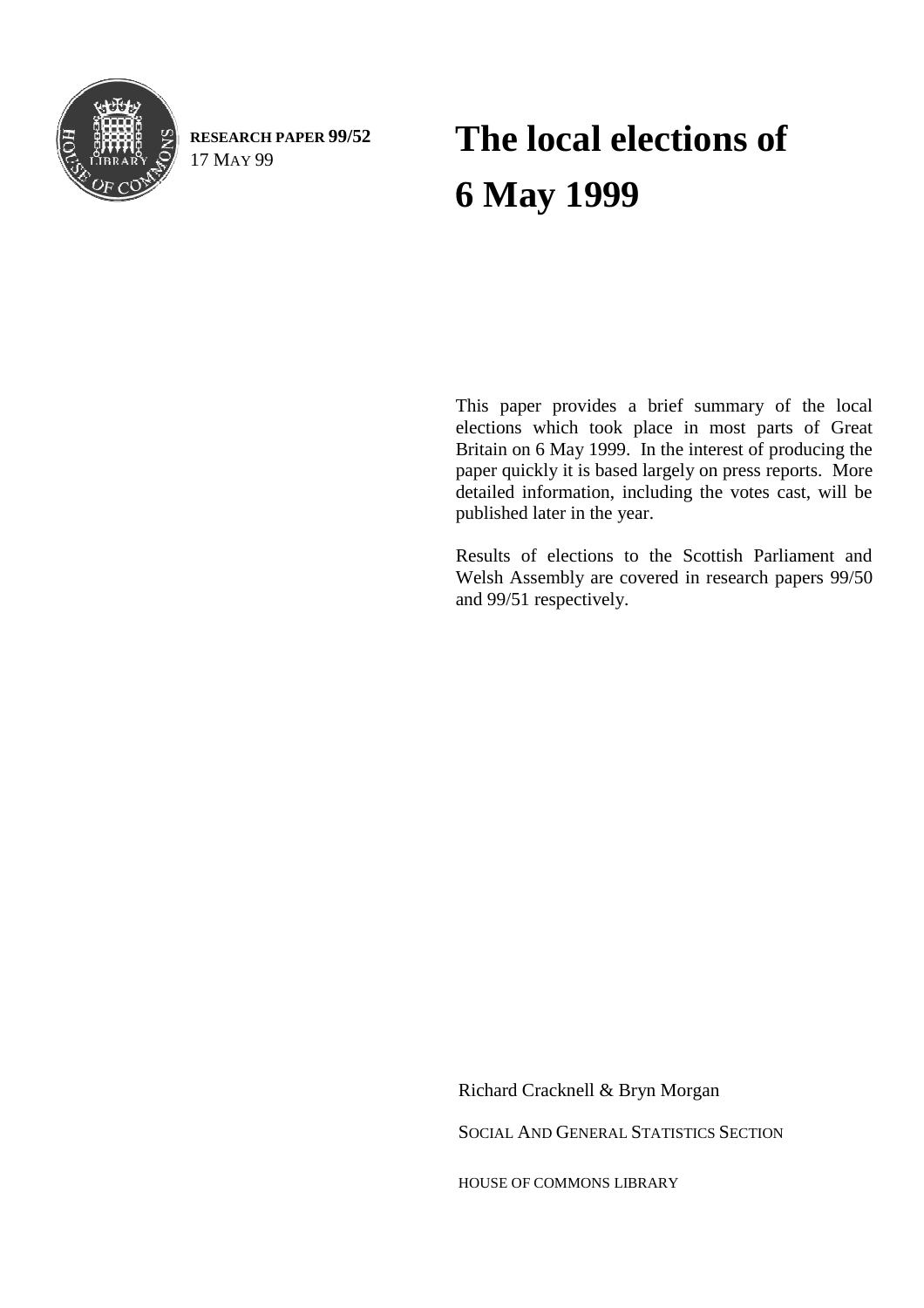### **Recent Library Research Papers include:**

| 99/37 | <b>Economic Indicators</b>                                             | 01.04.99 |
|-------|------------------------------------------------------------------------|----------|
| 99/38 | Genetically Modified Crops and Food                                    | 31.03.99 |
| 99/39 | The <i>Health Bill</i> [HL] [Bill 77 of 1998-99]                       | 08.04.99 |
| 99/40 | The Youth Justice and Criminal Evidence Bill [HL] [Bill 74 of 1998-99] | 14.04.99 |
| 99/41 | The Football (Offences and Disorder) Bill [Bill 17 of 1998-99]         | 14.04.99 |
| 99/42 | The Road Haulage Industry: costs and taxes                             | 19.04.99 |
| 99/43 | Disability Rights Commission Bill [HL] [Bill 73 of 1998-99]            | 20.04.99 |
| 99/44 | Unemployment by Constituency - March 1999                              | 21.04.99 |
| 99/45 | Adoption (Intercountry Aspects) Bill [Bill 18 of 1998-99]              | 22.04.99 |
| 99/46 | Local Elections - Proposals for Reform                                 | 28.04.99 |
| 99/47 | <b>Economic Indicators</b>                                             | 04.05.99 |
| 99/48 | Kosovo: Operation "Allied Force"                                       | 29.04.99 |
| 99/49 | The Northern Ireland (Location of Victims' Remains) Bill               | 07.05.99 |
|       | [Bill 92 of 1998-99]                                                   |          |
| 99/50 | Scottish Parliament Elections: 6 May 1999                              | 11.05.99 |
| 99/51 | <b>Welsh Assembly Elections: 6 May 1999</b>                            | 12.05.99 |

*Research Papers are available as PDF files:*

- *to members of the general public on the Parliamentary web site, URL: http://www.parliament.uk*
- *within Parliament to users of the Parliamentary Intranet, URL: http://hcl1.hclibrary.parliament.uk*

Library Research Papers are compiled for the benefit of Members of Parliament and their personal staff. Authors are available to discuss the contents of these papers with Members and their staff but cannot advise members of the general public.

Users of the printed version of these papers will find a pre-addressed response form at the end of the text.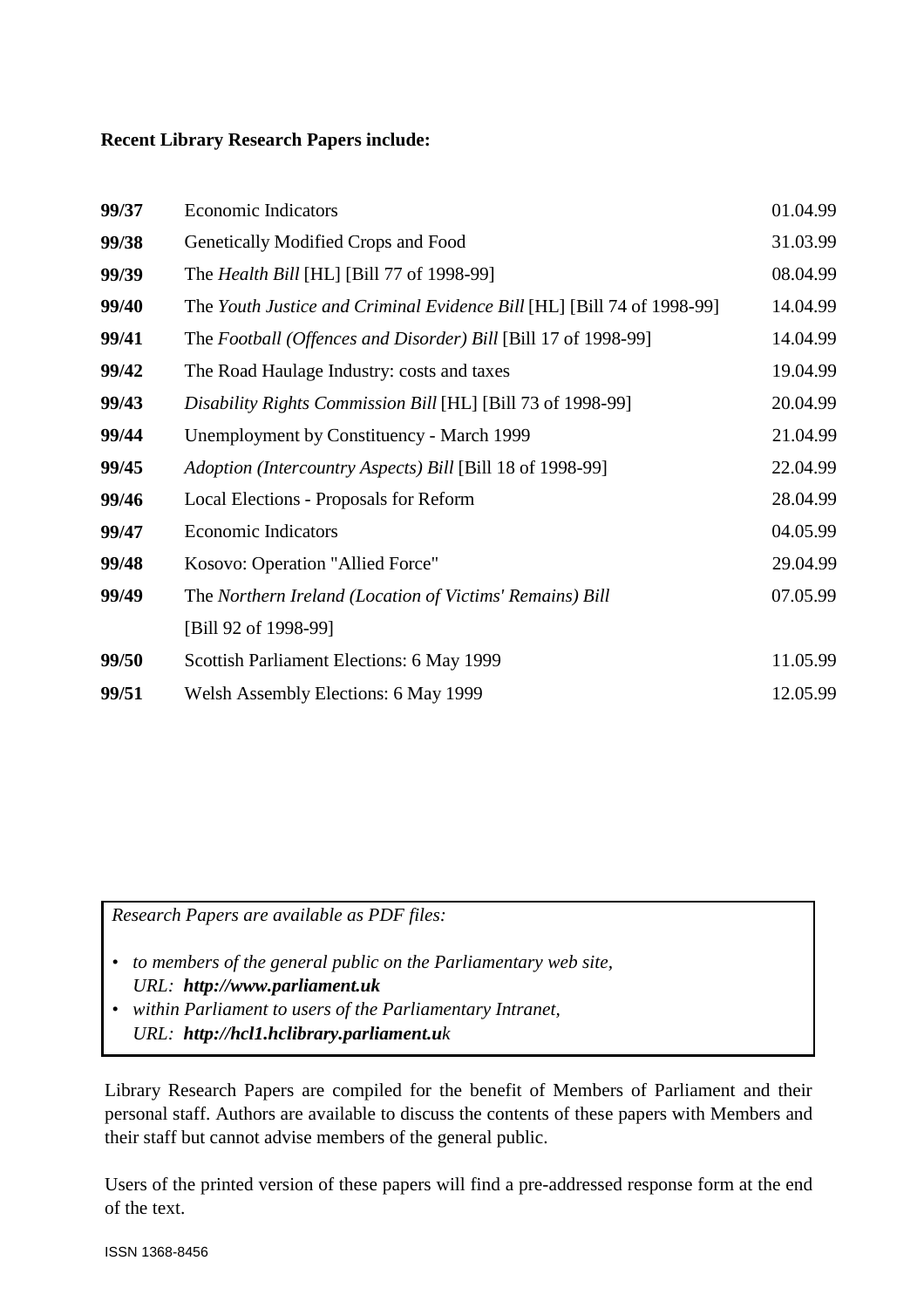# **CONTENTS**

| <b>Introduction</b> |                                                                   |    |  |
|---------------------|-------------------------------------------------------------------|----|--|
| <b>Tables</b>       |                                                                   |    |  |
|                     | <b>Councillors elected in 1999 local elections</b>                | 6  |  |
| 2                   | Net gains or losses by party                                      | 7  |  |
| 3                   | Control of local authorities by party and class                   | 10 |  |
| 4                   | <b>Estimated number of councillors: Great Britain: 7 May 1999</b> | 11 |  |
|                     |                                                                   |    |  |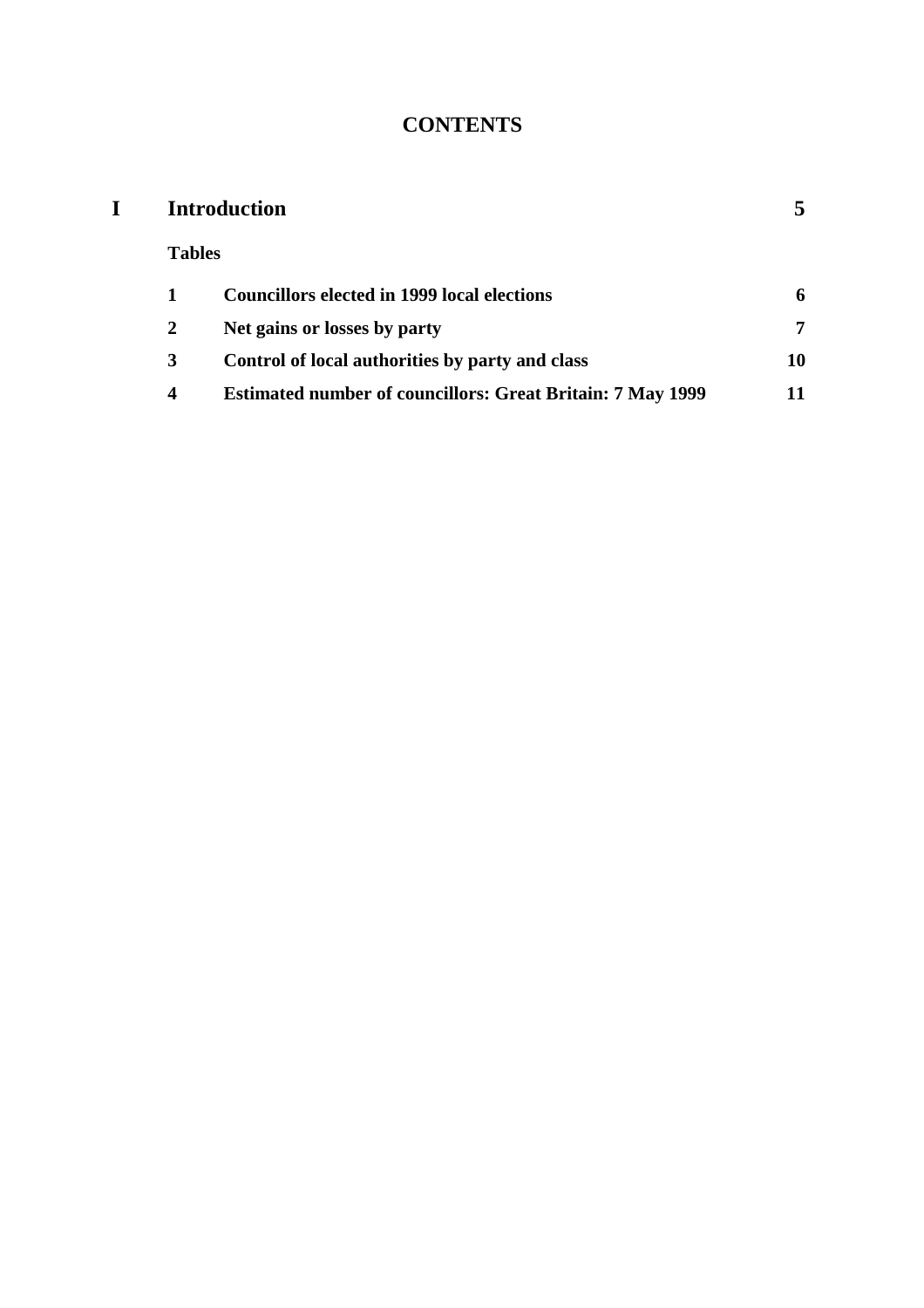## **I Introduction**

On 6 May 1999 elections took place in all of Great Britain except for Greater London and a few unitary and shire authorities. Around 36 million people were eligible to vote. Elections took place for:

- one third of the council in each of the 36 metropolitan districts
- all of the council in 169 shire districts in England
- one third of the council in 68 shire districts in England
- all of the council in 18 unitary authorities in England
- one third of the council in 17 unitary authorities in England
- all of the council in the 22 unitary authorities in Wales
- all of the council in the 36 unitary authorities in Scotland.

This paper is intended as a brief and immediate summary of the elections and is based on press reports, supplemented by information from individual councils where possible. The final compilation of the results, including details of votes cast, takes some time. These will be published later this year.<sup>1</sup> In the meantime, any requests for further information should be directed to the Social and General Statistics Section (extension 3851).

In some areas there were major boundary changes and changes in the number of seats. Furthermore, certain of these would normally have had elections by thirds, but, because of the changes to boundaries, this year elected the whole council. They will return to electing by thirds in future years. In the case of authorities with significant boundary revisions, gains and losses simply show changes in representation on an authority before and after the elections. Because of changes in the number of seats, this means that the gains and losses do not necessarily sum to zero.

Estimates based on these elections have been made of the projected national (Great Britain) share of the vote for major parties. This is not the share of the vote in these elections but a projection of what the national vote would have been if voting had taken place everywhere. Colin Rallings and Michael Thrasher of the Local Government Chronicle Elections Centre, University of Plymouth have estimated the national equivalent shares at Labour 36%, Conservative 34% and Liberal Democrat 24%.<sup>2</sup> They put estimated turnout at 30%.

<sup>1</sup> In Colin Rallings and Michael Thrasher **Local Elections Handbook 1999** (Local Government Chronicle Elections Centre, University of Plymouth)

 $\overline{2}$ Sunday Times 9/5/99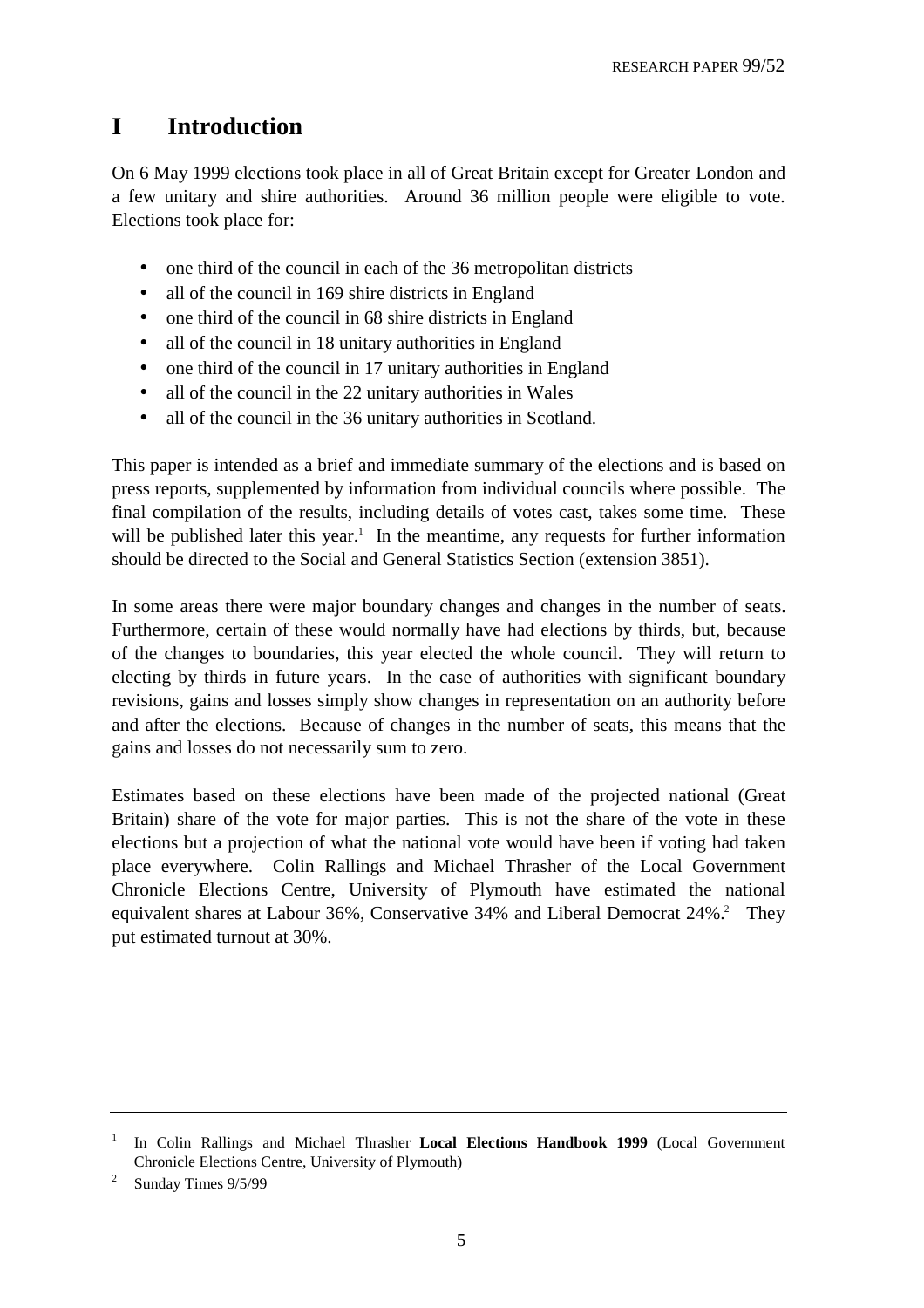**Table 1** shows the number of councillors elected on 6 May in these elections. These will additionally include some elected as a result of casual vacancies. Of the total elected, 36% were Labour, 28% Conservative and 20% Liberal Democrat.

#### Table 1

**Councillors elected in 1999 local elections**

| Councillors elected          |             |              |       |                 |            |       |                |        |
|------------------------------|-------------|--------------|-------|-----------------|------------|-------|----------------|--------|
|                              | Number of   |              |       | Liberal         | PC/        |       |                |        |
|                              | authorities | Conservative |       | Labour Democrat | <b>SNP</b> | Other | Vacant         | Total  |
| Metropolitan boroughs        | 36          | 116          | 533   | 171             |            | 14    |                | 834    |
| Shire districts              |             |              |       |                 |            |       |                |        |
| North                        | 44          | 463          | 711   | 320             |            | 259   |                | 1,753  |
| Midlands                     | 78          | 979          | 1.043 | 434             |            | 339   | $\overline{4}$ | 2,799  |
| South                        | 115         | 1,702        | 775   | 1,140           |            | 465   | 9              | 4,091  |
| Total                        | 237         | 3,144        | 2,529 | 1.894           |            | 1.063 | 13             | 8,643  |
| Unitary authorities          | 35          | 310          | 626   | 291             |            | 50    |                | 1,277  |
| <b>England</b>               | 308         | 3,570        | 3,688 | 2,356           |            | 1,127 | 13             | 10,754 |
| Welsh unitary authorities    | 22          | 74           | 565   | 95              | 203        | 332   | 1              | 1,270  |
| Scottish unitary authorities | 32          | 107          | 549   | 156             | 206        | 201   |                | 1,219  |
| <b>Great Britain</b>         | 362         | 3,751        | 4,802 | 2,607           | 409        | 1,660 | 14             | 13,243 |

North: Northern region, North West, Yorkshire and Humberside

Midlands: West Midlands, East Midlands, East Anglia

South: Greater London, South East, South West

**Table 2** gives details of each party's net gains or losses of seats on 6 May compared to the position immediately before the elections. The Conservatives gained around 1,300 councillors, while Labour lost around 1,200 and the Liberal Democrats some 75. The Liberal Democrat overall loss is the net effect of gains in metropolitan boroughs and northern shire districts being more than offset by losses in the South.

Some changes in the number of seats may be due to the boundary changes rather than changes in voting patterns. Rallings and Thrasher have made estimates of gains and losses taking these boundary changes into account. These show higher Conservative gains and Labour and Liberal Democrat losses than are given in Table 2.3

<sup>3</sup> Local Government Chronicle 14/5/99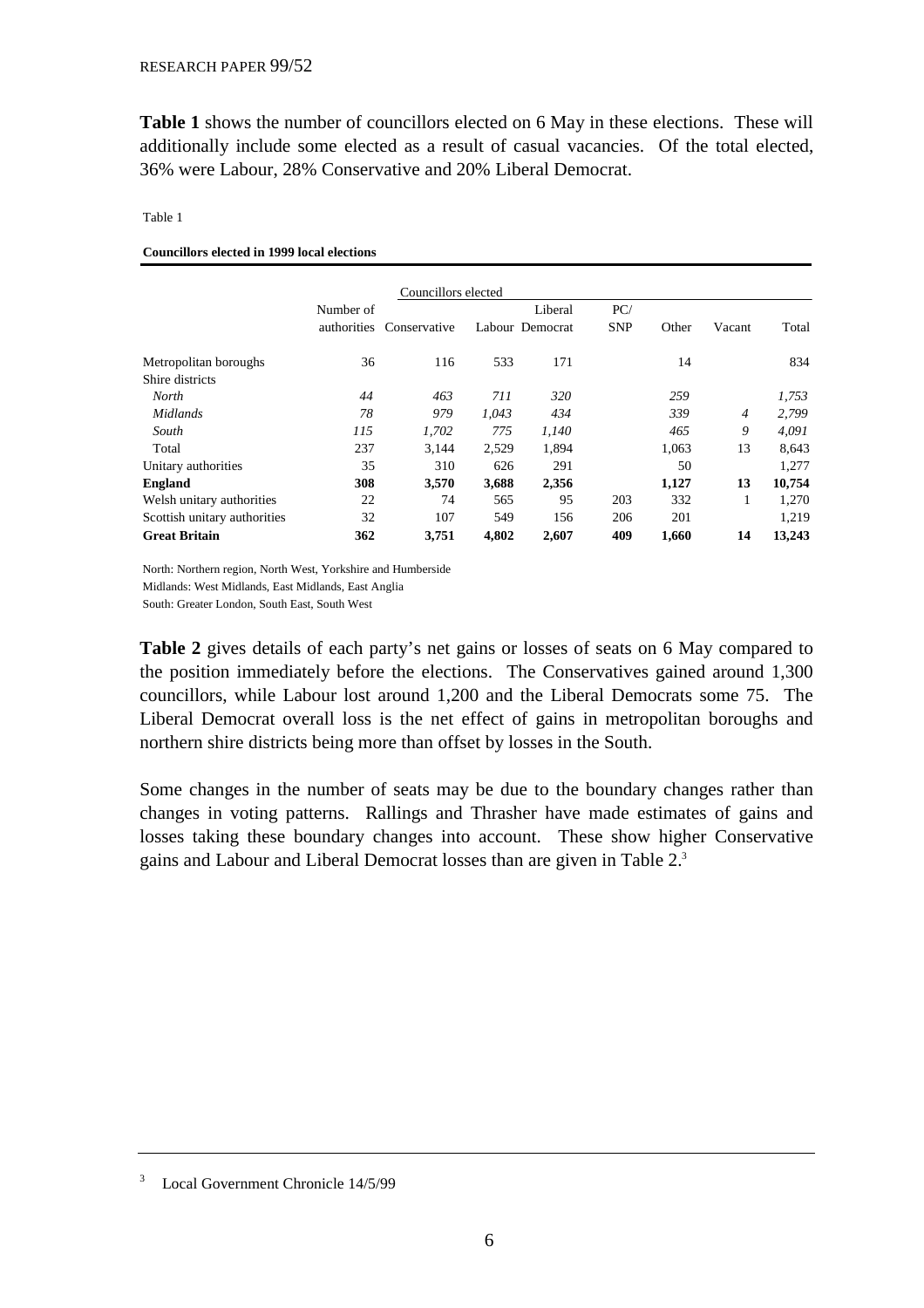### Table 2

#### **Net gains or losses by party**

|                                    | Conservative |          | Liberal<br>Labour Democrat | PC/<br><b>SNP</b> | Other  |
|------------------------------------|--------------|----------|----------------------------|-------------------|--------|
| Metropolitan boroughs              | $+64$        | $-117$   | $+65$                      |                   | $-11$  |
| Shire districts                    |              |          |                            |                   |        |
| North                              | $+132$       | $-186$   | $+58$                      |                   | $+10$  |
| Midlands                           | $+395$       | $-334$   | $-2$                       |                   | $-57$  |
| South                              | $+604$       | $-222$   | $-252$                     |                   | $-136$ |
| Total                              | $+1,131$     | $-742$   | $-196$                     |                   | $-183$ |
| Unitary authorities <sup>(a)</sup> | $+98$        | $-108$   | $+12$                      | $-1$              | $+3$   |
| <b>England</b>                     | $+1,293$     | $-967$   | $-119$                     | $-1$              | $-191$ |
| Welsh unitary authorities          | $+29$        | $-143$   | $+20$                      | $+80$             | $+11$  |
| Scottish unitary authorities       | $+22$        | $-51$    | $+24$                      | $+16$             | $-35$  |
| <b>Great Britain</b>               | $+1,344$     | $-1,161$ | $-75$                      | $+95$             | $-215$ |

(a) A Scottish National Party councillor lost his seat in Brighton and Hove

The following two pages list the councils that changed control following the 1999 local elections. Compared with the position before the election, the Conservatives gained control of 48 authorities.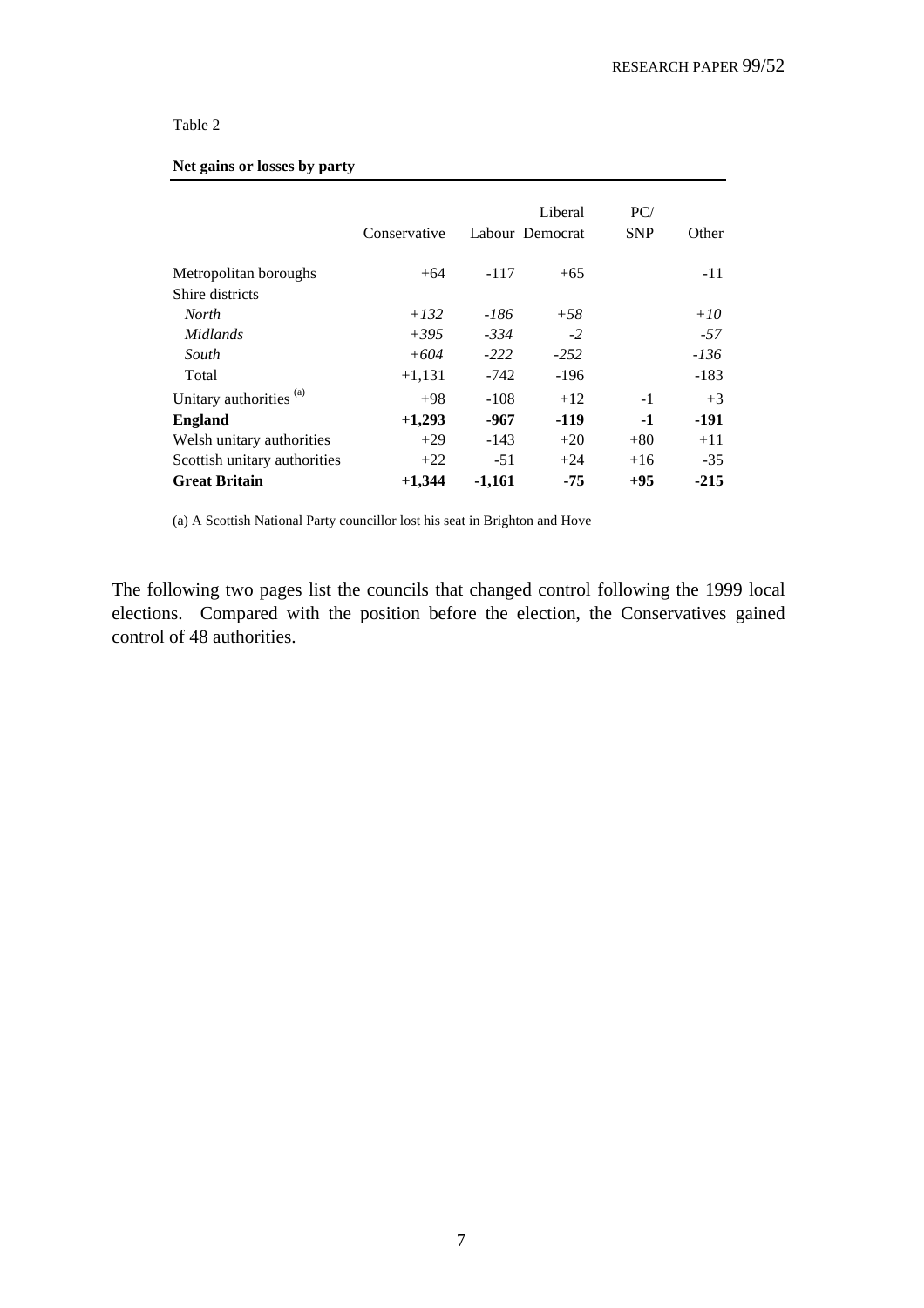# **Changes in control as a result of the 1999 elections:**

| Labour                        | Lib Dem           | Independent         | No overall control         | SNP/PC                 |
|-------------------------------|-------------------|---------------------|----------------------------|------------------------|
| <b>Bromsgrove</b>             | East Dorset       | South Holland Blaby |                            | N Somerset             |
| Carlisle                      | E Hampshire       |                     | <b>Breckland</b>           | Purbeck                |
| E Northamptonshire            | Horsham           |                     | <b>Broadland</b>           | Rother                 |
| Gedling                       | New Forest        |                     | Chichester                 | Rushcliffe             |
| Hertsmere                     | Waverley          |                     | Chiltern                   | Sedgemoor              |
| Lichfield                     | Worthing          |                     | Christchurch               | Sevenoaks              |
| N Hertfordshire               |                   |                     | Craven                     | Shepway                |
| Welwyn Hatfield               |                   |                     | <b>Dacorum</b>             | <b>South Bucks</b>     |
| Wyre                          |                   |                     | Daventry                   | South Hams             |
|                               |                   |                     | Derbyshire Dales           | S Northamptonshire     |
|                               |                   |                     | E Hertfordshire            | St Edmundsbury         |
|                               |                   |                     | Fenland                    | <b>Suffolk Coastal</b> |
|                               |                   |                     | <b>Forest Heath</b>        | <b>Test Valley</b>     |
|                               |                   |                     | Maldon                     | W Somerset             |
|                               |                   |                     | Mid Bedfordshire           | Wychavon               |
|                               |                   |                     | Mid Sussex                 | Wycombe                |
|                               |                   |                     |                            |                        |
| <b>Now Labour - formerly:</b> | $L_{\rm in}$ Dame |                     | Indonesiant Me executively | CND/DC                 |

### **Now Conservative - formerly:**

| <b>Now Labour - formerly:</b> |         |             |                    |        |
|-------------------------------|---------|-------------|--------------------|--------|
| Labour                        | Lib Dem | Independent | No overall control | SNP/PC |
|                               |         |             | Wellingborough     |        |
|                               |         |             | Walsall            |        |
|                               |         |             | Renfrewshire       |        |

| <b>Now Liberal Democrat - formerly:</b> |         |             |                    |                   |        |  |  |  |  |
|-----------------------------------------|---------|-------------|--------------------|-------------------|--------|--|--|--|--|
| Labour                                  | Lib Dem | Independent | No overall control |                   | SNP/PC |  |  |  |  |
| Sheffield                               |         | E Cambs     | Berwick-u-Tweed    |                   |        |  |  |  |  |
|                                         |         |             | Carrick            | Stockport         |        |  |  |  |  |
|                                         |         |             | Three Rivers       | S Gloucestershire |        |  |  |  |  |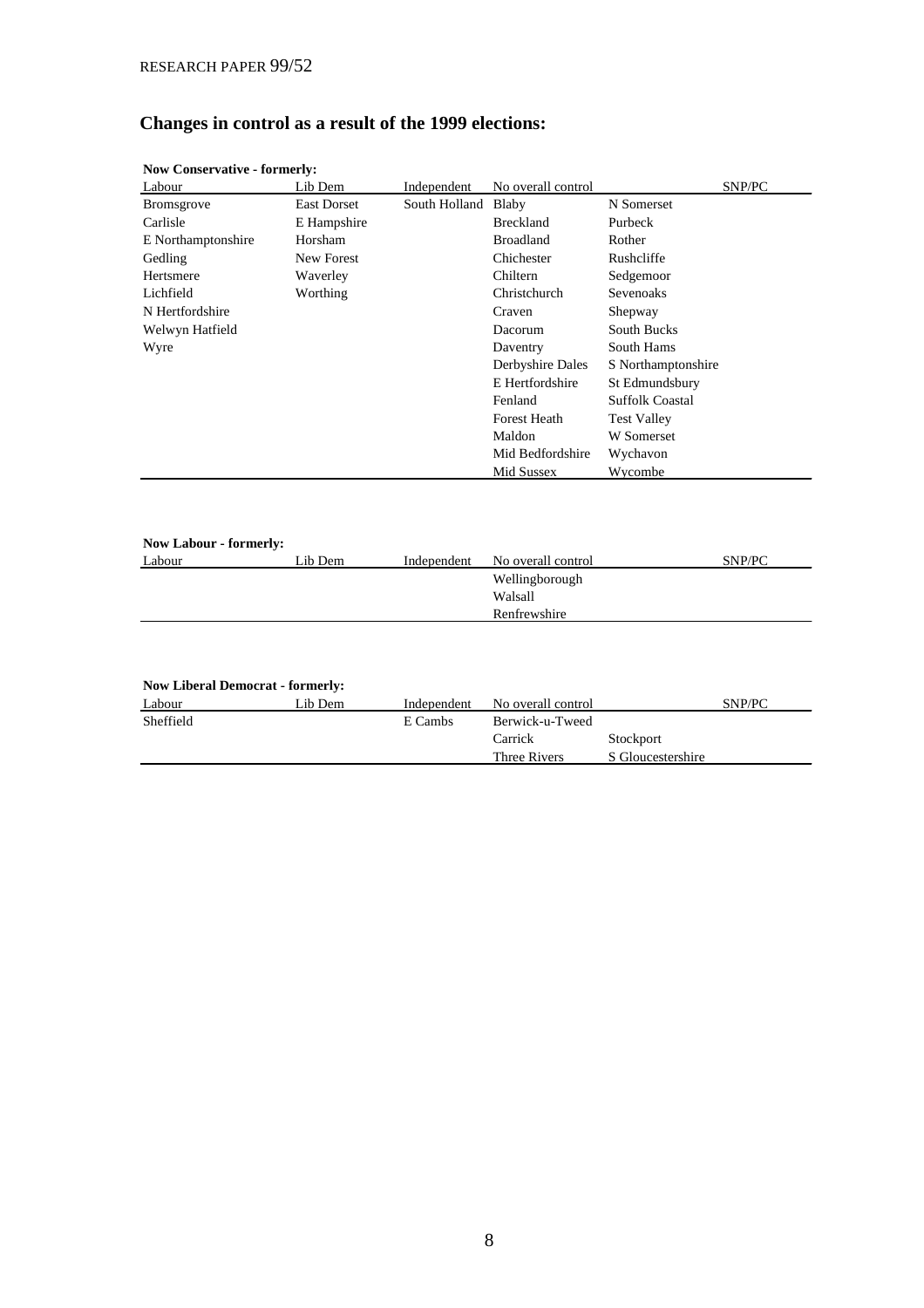| <b>Now Independent - formerly:</b> |         |             |                    |        |  |  |  |  |
|------------------------------------|---------|-------------|--------------------|--------|--|--|--|--|
| Labour                             | Lib Dem | Independent | No overall control | SNP/PC |  |  |  |  |
|                                    |         |             | Oswestry           |        |  |  |  |  |
|                                    |         |             | Torridge           |        |  |  |  |  |
|                                    |         |             |                    |        |  |  |  |  |

### **Now No overall Control - formerly:**

| Labour                               | Lib Dem              | Independent   | No overall control | SNP/PC          |
|--------------------------------------|----------------------|---------------|--------------------|-----------------|
| Barrow-in-Furness                    | Adur                 | Cotswold      |                    | Moray           |
| Charnwood                            | Aylesbury Vale       | Richmondshire |                    | Perth & Kinross |
| Dover                                | Chelmsford           | Ceredigion    |                    |                 |
| Hyndburn                             | Cheltenham           |               |                    |                 |
| Kettering                            | Eastbourne           |               |                    |                 |
| King's Lynn & W Norfolk North Dorset |                      |               |                    |                 |
| Lancaster                            | North Wiltshire      |               |                    |                 |
| Newark & Sherwood                    | Pendle               |               |                    |                 |
| Preston                              | Poole                |               |                    |                 |
| Selby                                | Restormel            |               |                    |                 |
| Stafford                             | St Albans            |               |                    |                 |
| Tendring                             | <b>Taunton Deane</b> |               |                    |                 |
| <b>Wyre Forest</b>                   |                      |               |                    |                 |
| Kirklees                             |                      |               |                    |                 |
| Merthyr Tydfil                       |                      |               |                    |                 |
| Monmouthshire                        |                      |               |                    |                 |
| Vale of Glamorgan                    |                      |               |                    |                 |
| Wrexham                              |                      |               |                    |                 |
| Clackmannanshire                     |                      |               |                    |                 |
| Dundee City                          |                      |               |                    |                 |
| East Dunbartonshire                  |                      |               |                    |                 |
| Falkirk                              |                      |               |                    |                 |
| Stirling                             |                      |               |                    |                 |
|                                      |                      |               |                    |                 |

| Now PC/SNP - formerly: |         |             |                    |        |  |  |  |  |  |
|------------------------|---------|-------------|--------------------|--------|--|--|--|--|--|
| Labour                 | Lib Dem | Independent | No overall control | SNP/PC |  |  |  |  |  |
| Caerphilly             |         |             |                    |        |  |  |  |  |  |
| Rhondda, Cynon, Taff   |         |             |                    |        |  |  |  |  |  |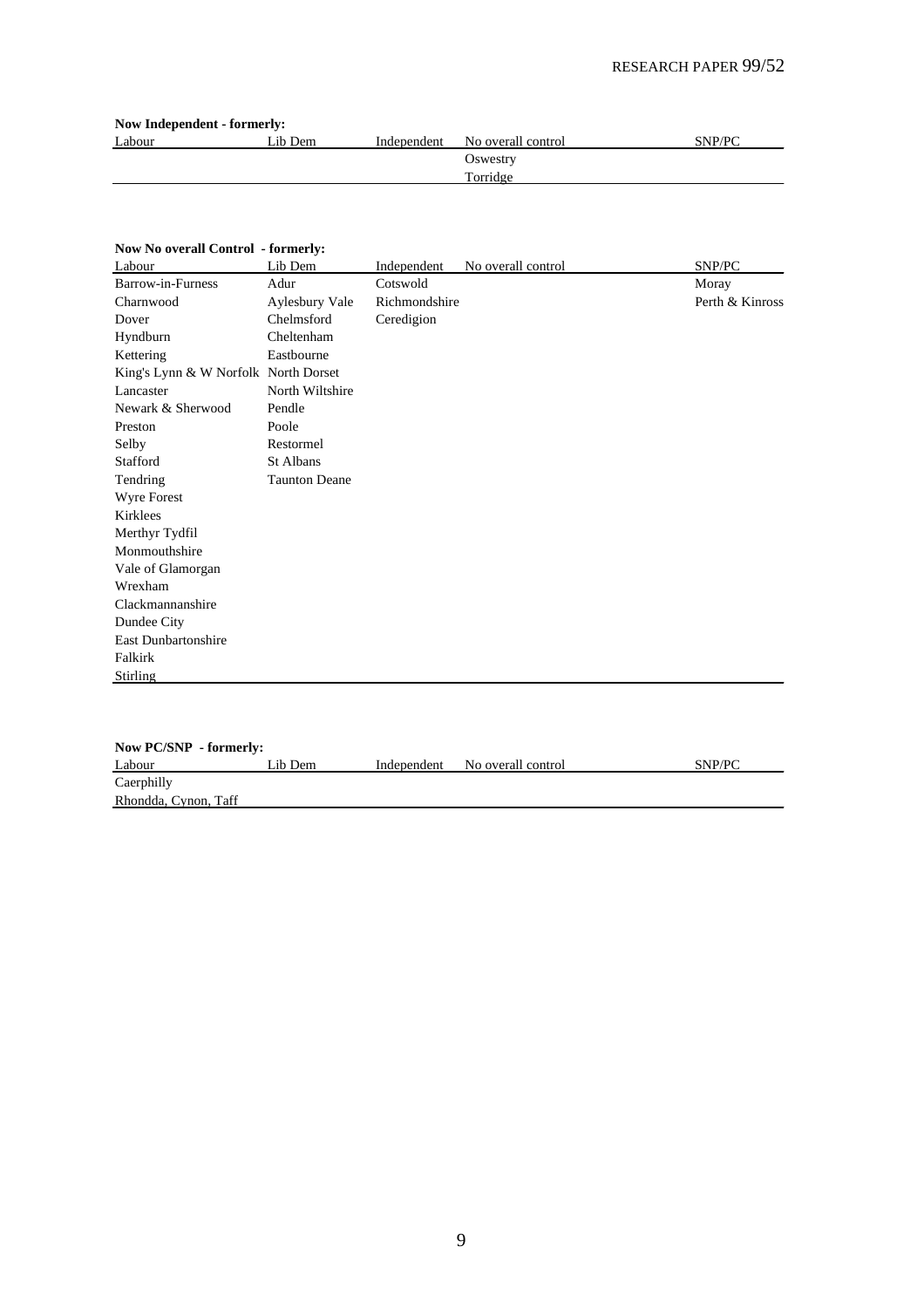**Table 3** shows the number of councils controlled by each party following the elections of 6 May, including those areas where no elections took place. Despite the net loss of 32 authorities, Labour still controls more authorities than any other party, with 38%. Because of their gains at these elections, the Conservatives now control the second highest number of councils, overtaking the Liberal Democrats.

### Table 3

### **Control of local authorities by party and class**

|                              | Conservative   |     | Liberal<br>Labour Democrat | PC/<br><b>SNP</b> | No overall<br>control | Other          | Total |
|------------------------------|----------------|-----|----------------------------|-------------------|-----------------------|----------------|-------|
| London boroughs              | $\overline{4}$ | 17  | $\overline{2}$             |                   | 9                     |                | 32    |
| Metropolitan boroughs        |                | 29  | 3                          |                   | 4                     |                | 36    |
| Shire districts              |                |     |                            |                   |                       |                |       |
| <b>North</b>                 | 5              | 17  | 3                          |                   | 17                    | 2              | 44    |
| <b>Midlands</b>              | 19             | 28  | 3                          |                   | 24                    | 5              | 79    |
| South                        | 35             | 15  | 10                         |                   | 52                    | 3              | 115   |
| Total                        | 59             | 60  | 16                         |                   | 93                    | 10             | 238   |
| Unitary authorities          | 3              | 29  | 5                          |                   | 9                     |                | 46    |
| Shire counties               | 9              | 8   | $\overline{2}$             |                   | 15                    |                | 34    |
| Other authorities            |                |     |                            |                   |                       | $\overline{2}$ | 2     |
| <b>England</b>               | 75             | 143 | 28                         |                   | 130                   | 10             | 386   |
| Welsh unitary authorities    |                | 8   |                            | 3                 | 8                     | 3              | 22    |
| Scottish unitary authorities |                | 15  |                            | 1                 | 11                    | 5              | 32    |
| <b>Great Britain</b>         | 75             | 166 | 28                         | 4                 | 149                   | 18             | 440   |

Finally**, Table 4** presents estimates of the number of councillors from each party following the elections. Around 9,120 councillors are Labour, 41% of the total. This compares with around 6,140 for the Conservatives and 4,500 for the Liberal Democrats.